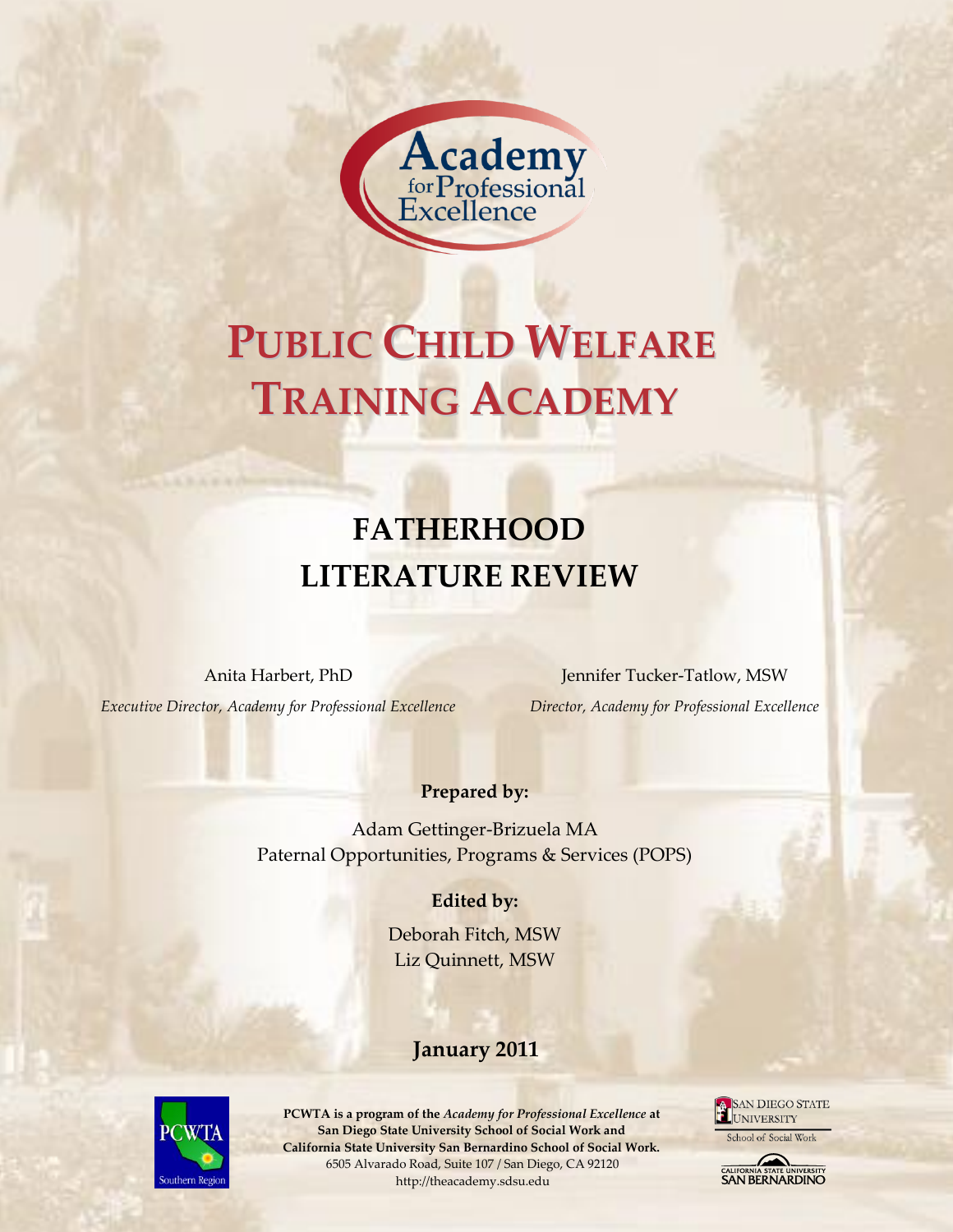# **Introduction**

This literature review came about as a result of the Fatherhood Initiative, a Federal and statewide effort to address issues of fathers in the child welfare context. Since approximately the time of the Vietnam War, the United States has experienced a dramatic increase in fatherlessness among American children. In addition, fathers have historically been overlooked in child welfare and negative outcomes for children are correlated to this absence.

In the past ten years, especially since 2008**,** there has come into being an enhanced understanding of the need for more services geared toward father engagement, reunification, involvement, and permanency. All of these goals are in keeping with the child welfare social work aims of safety, permanency and well-being for children.

This particular literature review was deliberately commissioned from a grassroots fathers' advocacy organization in order to illuminate the material from a different perspective. The information is still peer-reviewed, or from official documents, but it was selected by men, fathers, who ask that the reader to open their minds and their hearts to our point of view.

Herein you will find material about social work and child welfare services from a father's perspective, as well as numerous current journal articles and books about counseling men and the politics and legalities of child custody, visitation and support. There is also reference to a new book by two young Harvard anthropologists, both fathers, on the evolution of fatherhood.

It could be said that "children have a right to their fathers, and fathers have a right to their children." Obviously, there are exceptions to this, as there are with mothers, other relatives, and foster parents, but natural fathers rarely pose any threat to their children. On the contrary, when asked, most men say they believe being a father is an important part of being a man. Many male clients will admit that failing at fatherhood has had devastating consequences to them as individuals. As noted in one of our citations, it is part of the social worker's code of ethics to help human beings seek well-being in their lives, without regard to gender. Fathers are no exception.

The men of Paternal Opportunities, Programs & Services, a grassroots organization in San Diego, California, would like to express our deep appreciation to Ms. Elizabeth Quinnett, MSW and Ms. Deborah Fitch, MSW, of the Public Child Welfare Training Academy of the Academy for Professional Excellence, and CalSWEC, the California Social Work Education Center for giving us the opportunity to speak in our own voice. Social work, at its best, is about seeing the good in people and these women, and many other persons**,** saw the good in us.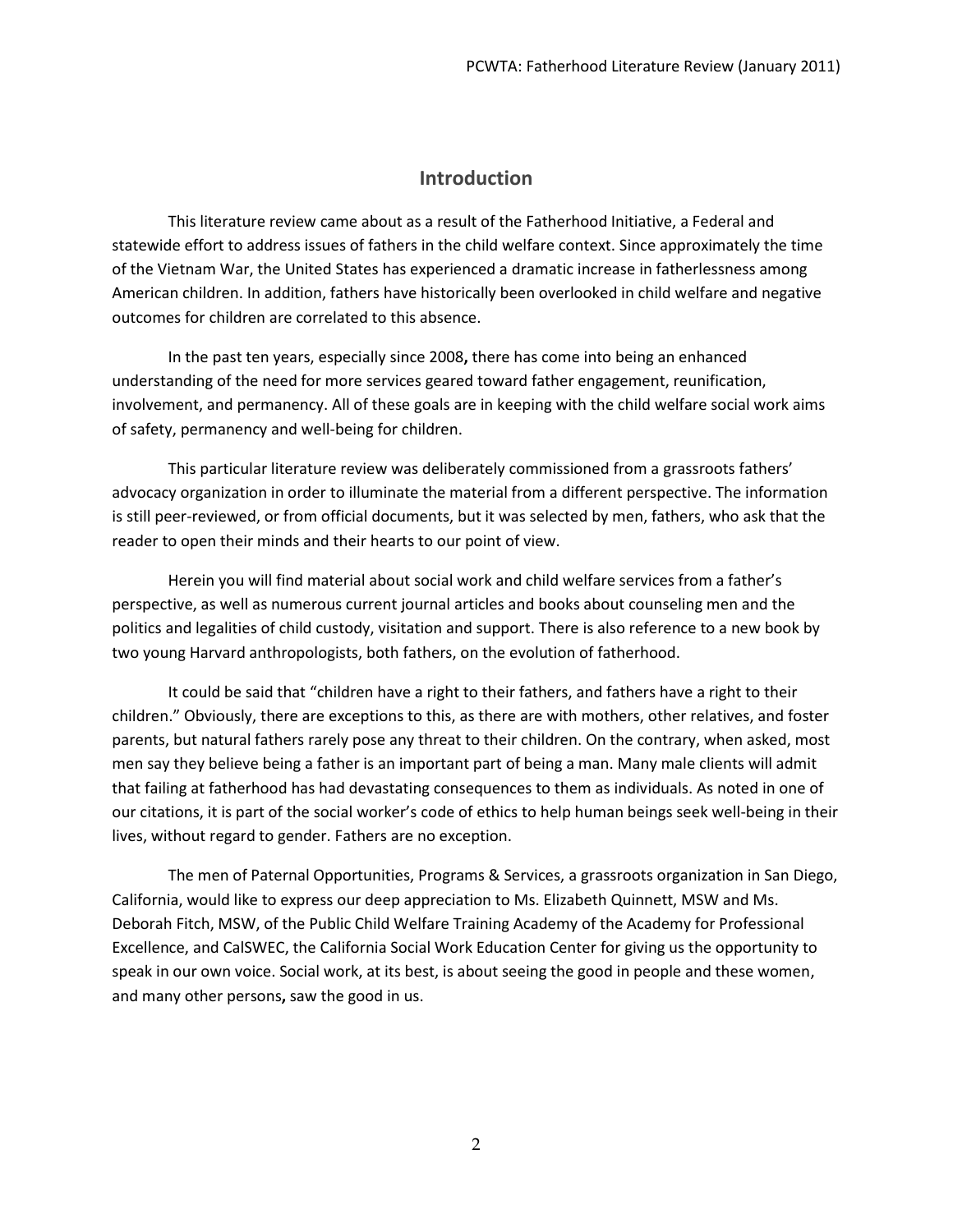# **American Bar Association. (2009).** *Child custody and support: Setting guidelines for child support.*  **Retrieved fro[m http://www.abanet.org/publiced/practical/childsupport.html.](http://www.abanet.org/publiced/practical/childsupport.html)**

Basic guidelines from the ABA outlining how child support guidelines are set, (parental income, number of children) what courts consider income, (usually the gross income of both parents) whether a parent can be forced to pay child support (yes, including by wage-deduction), what happens when parents share custody, must a non-custodial parent still pay if the child is with him or her for summer vacation (yes) and who pays for college expenses (usually both parents). The guide also addresses the legal status of gay parents and changes in child support based on legal changes in custody. Custodial parents are generally forbidden to deny visitation to non-custodial parents based solely on inability to pay support. Not intended to be a substitute for actual legal consultation, this reference is designed just to give an outline of how child support orders are structured, and suggestions on what can be considered legal and reasonable under the difficult circumstances of divorce, custody, visitation or support proceedings.

# **American Coalition for Fathers and Children***.* **(2008).** *A shared parenting tool-kit.* **Washington, D.C. Retrieved from http: //www.acfc.org**

The American Coalition for Fathers and Children's mission statement states that it "promotes equal rights (for) ALL parties affected by divorce, and the breakup of a family or establishment of paternity" and that "equal, shared parenting time or joint custody is the optimal custody situation." The 172-page tool-kit includes a systematic arrangement of 12 chapters on families in crisis, family structure, family dissolution, legal viewpoints, children's needs, parents' Constitutional rights to custody, the antagonistic approach, psychological trauma to the child-parent relationship, child support, co-parenting after divorce, second/blended families and civil rights' violations. It also includes useful information on official state offices, attorney referrals, children's resources and missing children's bureaus. The tool-kit makes it a point to focus on the process of family healing, stressing that friendly reconciliation between parents is always beneficial to children, even when reunification is out of the question. It includes some specific topics such as "creative parenting," "false accusations," "parental alienation," "child support enforcement," "enforcing visitation" and "grandparents' rights". The ACFC is a non-profit, volunteerbased organization devoted to protecting and supporting the rights of all family members to care for and relate to one another, regardless of marital status.

# **American Humane Association, American Bar Association Center on Children and the Law National Fatherhood Initiative. (2007).** *Literature Review: Non-resident fathers, paternal kin and the Child Welfare System.* **Washington, D. C.: National Quality Improvement Center on Non-Resident Fathers and the Child Welfare System.**

The Quality Improvement Center is a five-year project to support a research-based and outcomefocused approach to inform best practices related to father involvement and the engagement of nonresident fathers and the paternal family with the child welfare system. The ultimate purpose of the Center is to determine the impact of non-resident father involvement in child welfare outcomes such as child safety, permanence and well-being. The Center's purpose is being implemented in two phases, the first of which includes identifying sub-themes, knowledge and service gaps, research priorities and experimental design. The second phase (now underway) focuses on the implementation of the research design at several sites throughout the country and the development of a dissemination process that will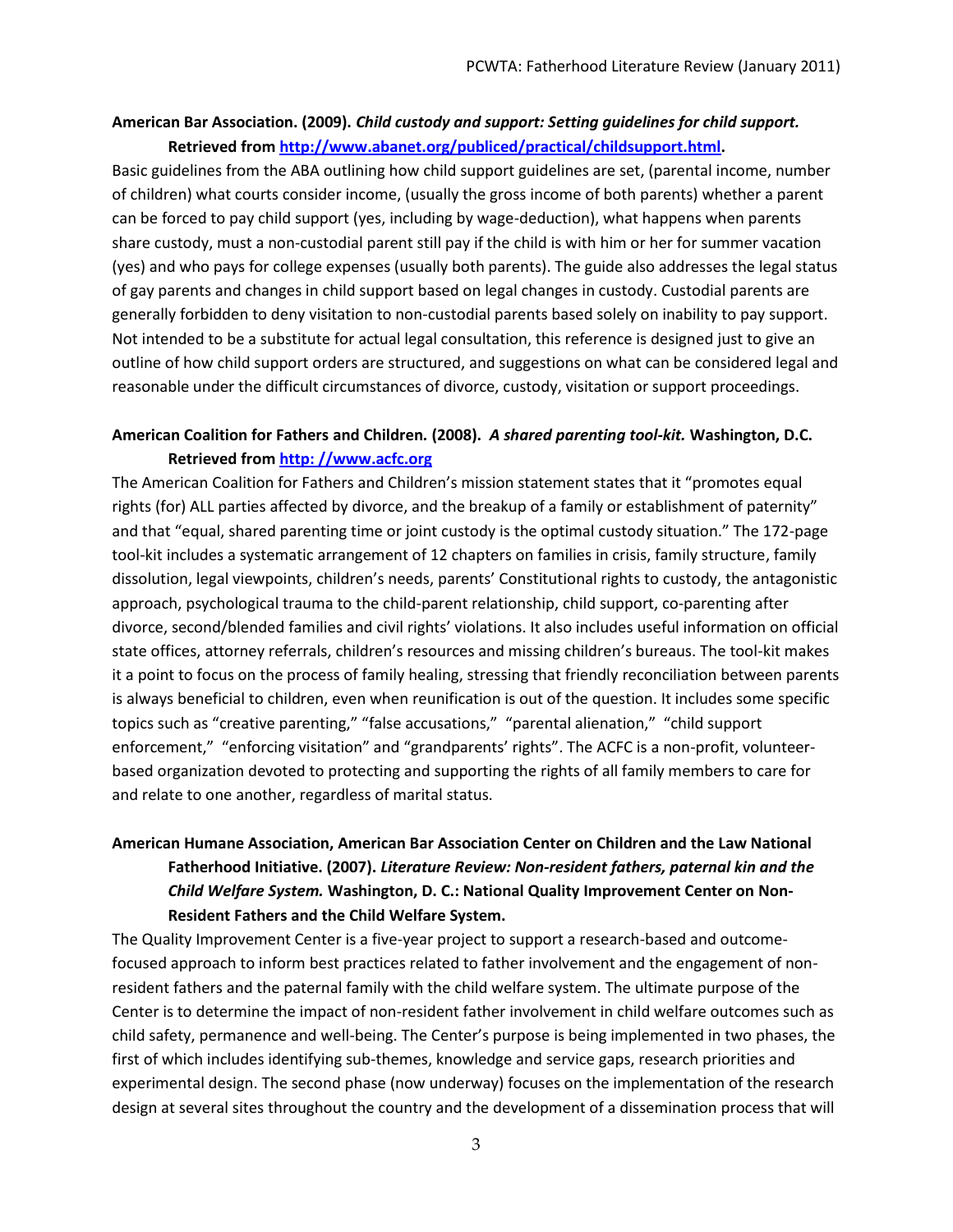provide current information to policymakers, researchers, administrators, and practitioners in the field. This report cites "What About the Dads?" a 2006 survey for the federal government conducted by the Urban Institute. Telephone interviews with 1,222 child welfare agency caseworkers with open cases of children removed from homes *where their fathers did not reside* revealed that 88% of the non-resident fathers were known to the agency, 55% of them were contacted by the caseworker, 30% of the nonresident fathers visited their children and 28% of the non-resident fathers expressed a desire to obtain custody of their children. It was noted that 70% of these caseworkers had received some form of training on engaging fathers, and that those who had received such training were more likely to have located and contacted the fathers. The report recommends that all child welfare agencies 1) search for non-resident fathers as soon as possible in these cases, 2) train caseworkers specifically in how to locate, identify and involve non-resident fathers, and 3) develop models for engaging them constructively. The importance of identifying, contacting and engaging non-resident fathers in cases of maltreatment is underscored by the raw statistics on child maltreatment. Data based on 28 states for 2005 reveals that 20.8% of all child victims lived with either their mother alone, or with their mother and another adult, while 11.1% lived with their married parents and only 2.2% lived with their father or their father and another adult (USDHHS Data). The 128-page document divides the available literature into five distinct categories.

# **Chapin Hall at the University of Chicago. (2009).** *Identifying, interviewing and intervening: Fathers and the Illinois child welfare system.* **Retrieved from [http://www.chapinhall.org.](http://www.chapinhall.org/)**

Very thorough example of an in-depth, scholarly look at the role of fathers in a state welfare system. This powerful 49-page document takes a hard look at the needs, strengths and deficiencies in the Illinois child-welfare system, as they relate to father absence and engagement. Seven researchers from the University of Chicago collaborated to create this document, which includes charts and graphs to illustrate its points.

# **Dowd, P. (2009). Enhanced representation for non-resident fathers in child welfare proceedings: Engaging non-resident fathers in the court process.** *National Quality Improvement Center News.*

The author, an attorney with the Washington State Public Defender's Office, states that child welfare laws, practices and biases adversely affect non-resident fathers and often hinder them from engaging or uniting with their children. Barriers that can prevent fathers from engaging in their children's cases include rampant failure to notify non-resident fathers of the proceedings, maternal "gatekeeping" including refusing to cooperate in identifying or locating fathers, caseworker difficulties with or lack of experience with fathers, judicial preference for reunification with the former primary caretaker, and family preservation services not being offered to non-resident fathers. The article reminds readers that, barring aggravating circumstances, federal law requires state child welfare agencies to make reasonable efforts to provide services to prevent the unnecessary removal of a child from his or her home, and to make every effort possible to allow the child who has been removed an opportunity to be reunited with either of his parents. By working with fathers, social workers can identify and address the barriers to the father's ability to access services. Many fathers do not see themselves as a placement resource for their own children because they are unaware that services are available to assist them throughout the case

4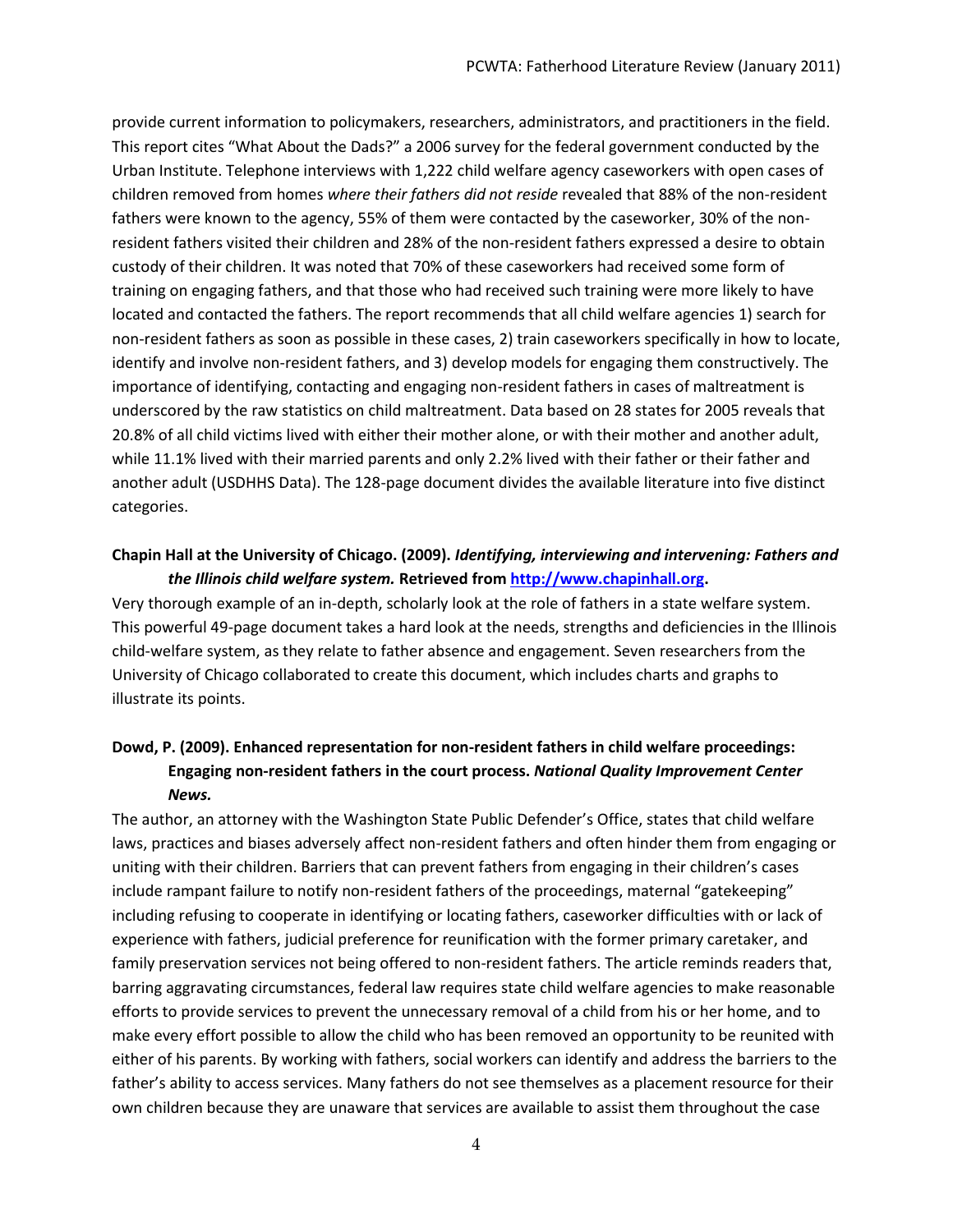and afterwards, if they become the child's primary caregiver. Studies suggest that many such fathers are willing to take their children into their homes, even if they are re-married, when given the opportunity.

#### **Furman, R. (2010).** *Social work practice with men at risk.* **New York, NY: Columbia University Press.**

Noted social work theorist and practitioner Rich Furman's new book delves deeply into men's culture as well as the male psyche in an attempt to help social workers understand the differences that can impede equitable service delivery. Using scholarly research and citing numerous case examples, Furman candidly discusses complex and formidable issues such as male violence, mental illness including compulsive disorders, prison, male rape and addiction. The author notes that undiagnosed mental illness or untreated grief and loss among men may lie at the root of many of their problems and behaviors. Not only does Furman spell out that men's needs as individuals can be as compelling as anyone's, he strongly suggests that addressing them can have a wider socio-ecological impact. Furman devotes the concluding chapter of the book to "What is Right About Men?"

# **Gallagher, M. (1998).** *Do black fathers matter?* **Retrieved from [http://www.ejfi.org/family/family-](http://www.ejfi.org/family/family-73.htm)[73.htm](http://www.ejfi.org/family/family-73.htm)**

A powerful editorial opinion which bluntly challenges rarely-spoken stereotypes about African Americans and their history. The author poses the tough question: "Was the Welfare State complicit in dismantling Black family, church and community cohesion?" The author points out that even in the midst of the unimaginable inhumanity of slavery, most African Americans married and lived as families. After liberation, Black families, congregations and communities became even stronger. In 1960, 75% of all Black children were born to couples married for life. Most African American infants even today are born to romantically-committed couples. African Americans are much more similar to than different from all other Americans. Their high divorce rate parallels the high general divorce rate. A higher percentage of children born out of wedlock suggests a different social norm, but that does not mean these children are less loved. African American families are often assessed to be "at-risk," but the disproportionality of Black children in the "system," like having so many Black men in prison, indicates institutional racism.

# **Gray, P., & Anderson, K. (2010).** *Fatherhood: Evolution and human paternal behavior.* **Cambridge, MA: Harvard University Press.**

Two young anthropologists created this amazing volume while they were both physically in the process of becoming fathers themselves. The authors speak consciously of their awareness that they have come to understand fatherhood in two significant ways; as scholars and as fathers. The book is groundbreaking in many ways, applying a wise synthesis of sciences, including biology, sociology, paleo-anthropology and archaeology.

# **Harrington, B., Van Deusen, F., & Ladge, J. (2010).** *The new dad: Exploring fatherhood within a career context.* **Retrieved from [http//www.bc.edu/cwf.](file:///C:/Documents%20and%20Settings/Janice/Local%20Settings/Temporary%20Internet%20Files/Content.Outlook/AppData/Local/Microsoft/Windows/Temporary%20Internet%20Files/Content.Outlook/AppData/Local/Microsoft/Windows/Temporary%20Internet%20Files/Content.Outlook/BHSG1WBW/http/www.bc.edu/cwf)**

A scholarly exploration of the changing roles of men as workers, husbands and fathers in our society, "The New Dad" speaks to the spectacular success of women as workers, and the increasingly important role of fathers as nurturing parents. The authors are keenly aware of the permanently, and radically,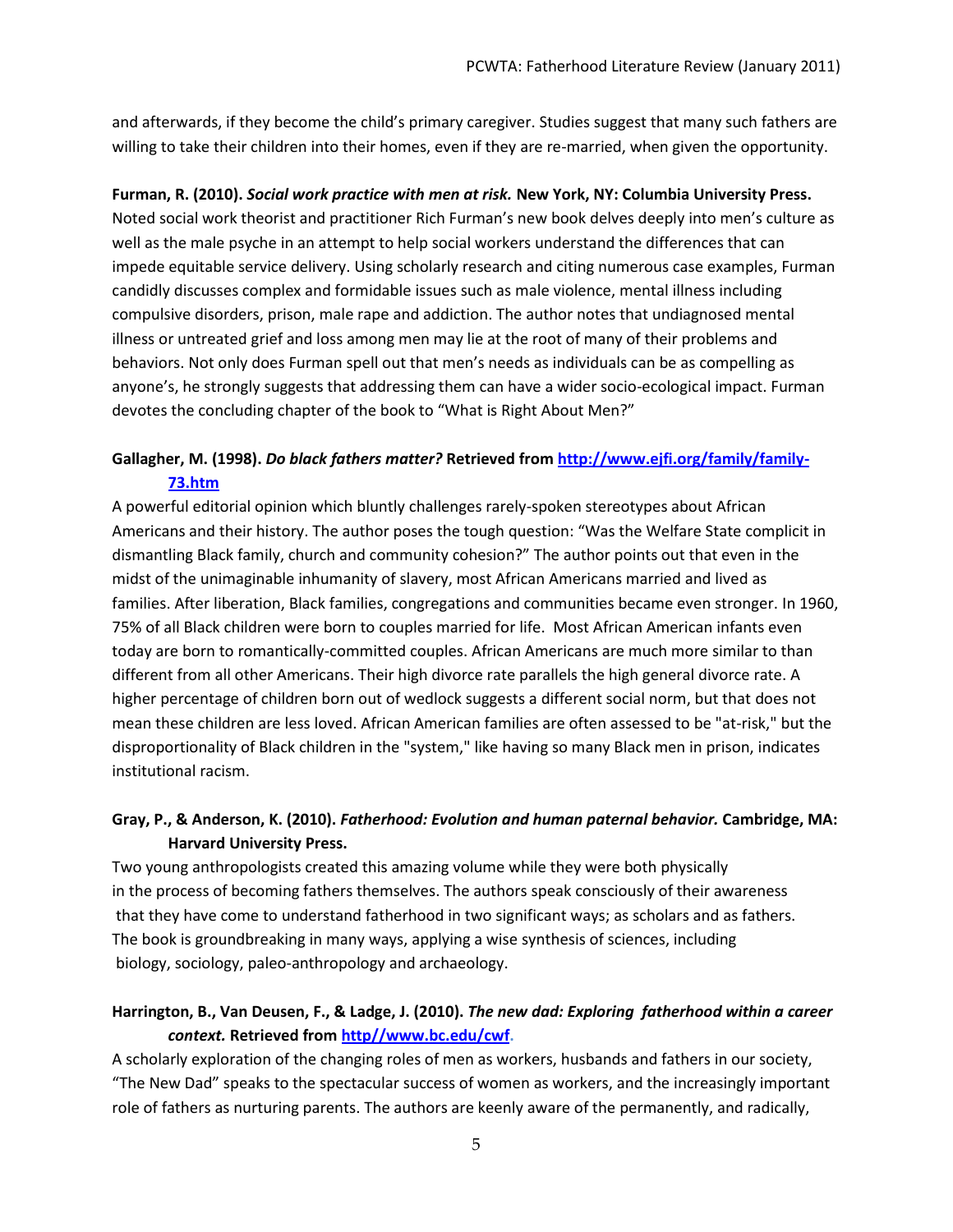changed dynamics of a society where women are now fully one-half of the wage earners and college graduates. In one generation men have had to "move over" and share the workplace as never before, and "step up" and help rock the cradle as well. The reports points out that it was men who lost 70% of the jobs lost in the recent recession, but, far from blaming women, it indicates that men are very grateful for their wives and partners ability to not just help, but support the family when necessary. Similarly, men, whether working or not, are being expected to take a much more active place in their children's lives. The report cites many fathers who have work at home or have created flexible schedules so they can share child-care duties with their children's mothers. The nurturing skills these men learn are not new to mankind, they had simple become rusty from disuse for generations. The fact that men have been thrust into changing roles with respect to childrearing may indicate that "women's liberation" has perhaps really freed us all. The 36-page report includes the interview protocol used to survey fathers about combining fatherhood and a career as an appendix.

# **Hoff, P. (2000).** *Parental kidnapping: Prevention and remedies.* **Retrieved from [http://www.abanet.org/child.](http://www.abanet.org/child)**

As a legal consultant to the American Bar Association's Center on Children and the Law, Patricia Hoff is an internationally-recognized expert on the subject of children's, and parents', rights. In this 31-page treatise, Hoff presents what is essentially a legal guide to prevent or respond to parental kidnapping, which is usually called "parental abduction" in California. Having a child suddenly removed from one's care can be extremely traumatic, for fathers as well as mothers. Children who are whisked off by either parent are usually bewildered, frightened and badly hurt. Even non-custodial parents report feelings of rage, helplessness and depression when children are unexpectedly removed, or taken to an inaccessible place. Hoff is clear on one point in particular: Abduction by a non-custodial parent is a serious crime. She advocates against joint custody orders when an abduction is likely to occur: "While joint custody may be a desirable option for parents who agree to it and can communicate and cooperate, it does not work in all family situations." The American Bar Association's family Law Section adopted a Model Joint Custody Statute in 1989 which states that "Joint custody is inappropriate in cases in which spouse abuse, child abuse or parental kidnapping is likely to occur." When joint custody is ordered, the order should clearly state the arrangements agreed-upon for the child's residence, since in the absence of a specific order courts may find it difficult to enforce, police may be reluctant to intervene and prosecutors may hesitate to file charges against a parental abductor.

# **Jenkins, M., & Kinney, E. (2009). Dads and paternal relatives: Using family group decision making to refocus the child welfare system on the entire family constellation.** *The American Humane FGDM Issues in Brief.* **Retrieved from [http://www.americanhumane.org/protecting](http://www.americanhumane.org/protecting-children/programs/fatherhood)[children/programs/fatherhood.](http://www.americanhumane.org/protecting-children/programs/fatherhood)**

This 4-page summation of a wider issue in child welfare underscores the importance not just of fathers themselves, but of children's often neglected, excluded or ignored paternal families. The authors examine the general issues related to father involvement, acknowledge the common difficulty of finding and working with fathers, speak to the barriers to father involvement (including hostility from mothers and value judgments by social workers), present the innovative practice of implementing a truly family group decision-making (FGDM) process (including both sides of a child's family), address the serious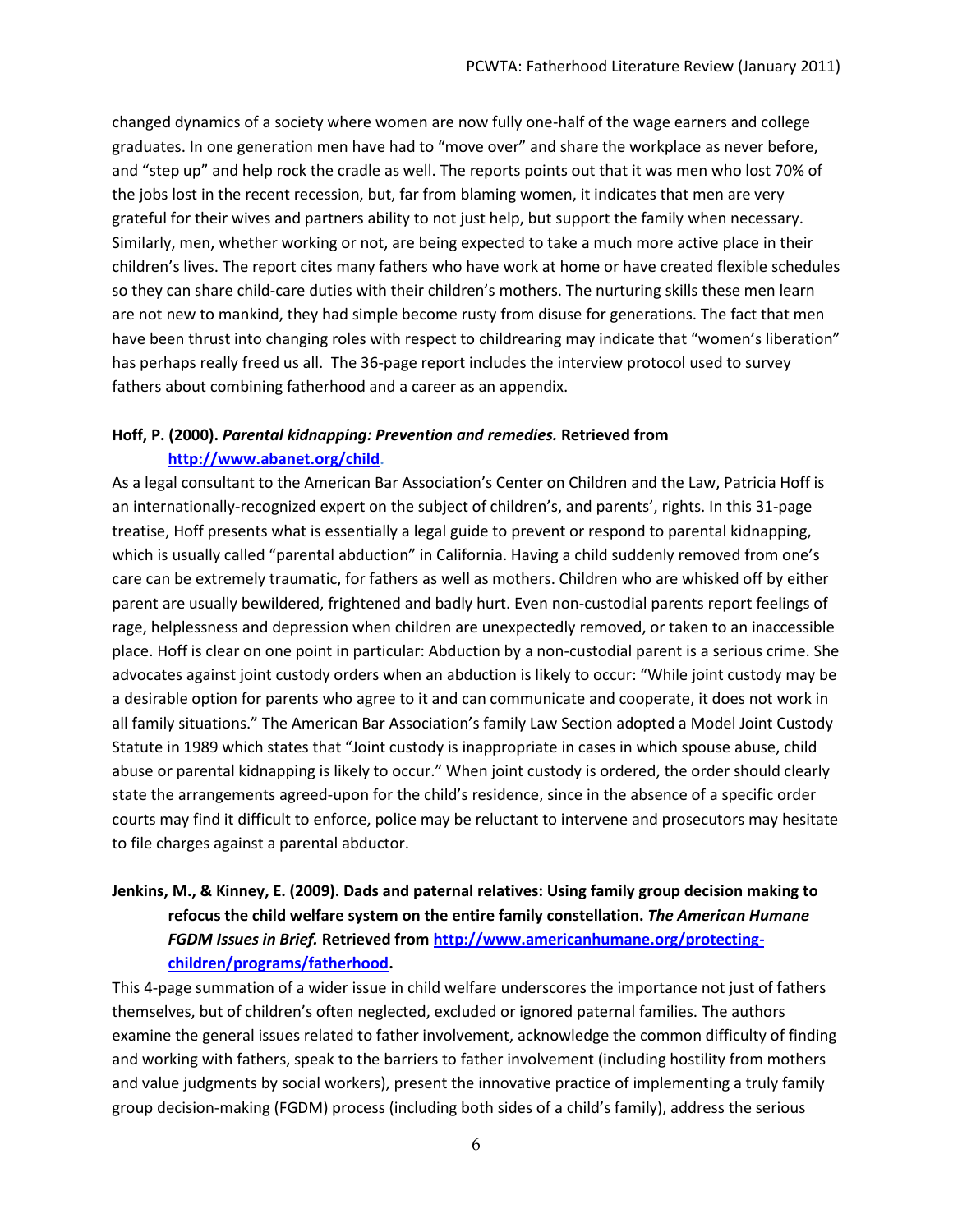issue of domestic violence and suggest the expansion of the family network to include paternal relatives. Social workers are encouraged to be creative and flexible in their approaches to individual situations. For instance, when a legal "no-contact" and/or restraining order exists between the parents, workers are encouraged to respect the orders, but not "take sides" or read into them that either parent should then be excluded from any social services processes underway. Fathers and mothers can simply meet with the worker separately, and both, unless court ordered otherwise, should be permitted to maintain free access to their children. It is important to bear in mind that children do not necessarily understand adult conflicts, restraining orders, or child support payments, and that many children experience parental absence as abandonment and are traumatized by it. Social workers should also avoid personal or class-based bias and maintain the highest levels of objectivity when it comes serving these families. The article concludes that "dads and paternal relatives should not be sidelined, excluded or marginalized in the lives of their children, and the use of FGDM helps prevent this." Involved fathers and paternal kin benefits children parents, families and communities by enhancing supportive connections in people's lives. For more information on fathers, courtesy of the American Humane Society, a 133 year-old organization, go to: [http://www.americanhumane.org/protecting-children/programs/fatherhood.](http://www.americanhumane.org/protecting-children/programs/fatherhood)

# **Kendall, J., & Pilnik, L. (2010).** *Engaging non-resident fathers in child welfare cases: A guide for court appointed special advocates***. American Humane/American Bar Association, Center on Children and the Law, National Quality Improvement Center. Retrieved fro[m http://www.abanet.org/child/fathers/casa\\_brief.pdf](http://www.abanet.org/child/fathers/casa_brief.pdf)**

A thoroughly researched and meticulously-documented legal and ethical guide geared toward the inclusion of fathers (whether resident or not) in child welfare services and decision-making processes. The introduction is prefaced with a quote from the U.S. Department of Health & Human Services' Children's Bureau which states: "While it may take extra effort to involve a nonresidential father, it is usually in the child's best interest to do so." The authors go on to say that "failing to engage noncustodial (nonresident) fathers in child welfare cases harms children by robbing them of many potential resources. Fathers and paternal relatives may serve as placement resources, provide youth meaningful adult connections, and provide financial, emotional and other support." The guide offers tips on how to make father inclusion possible.

# **Knox, V., Cowan, P., Cowan, C. P., & Bildner, E. (2009).** *Policies that strengthen fatherhood and family relationships: What do we know and what do we need to know?* **Retrieved from [http://www.MDRC/Berekely.Fatherhoodpolicyissues.pdf.](http://www.mdrc/Berekely.Fatherhoodpolicyissues.pdf)**

This treatise provides a wide overview of the extensive research being conducted by UC Berkeley psychology professors Carolyn Pape Cowan and Philip A. Cowan. Other researchers who contributed to this major undertaking included Virginia Knox and Elana Bildner. A total of five policy papers were presented in September, 2009, at a conference about "Young Disadvantaged Men: Fathers, Families, Poverty and Policy." The Cowans, et al, conducted their research at various sites, including five in California in a project called Supporting Father Involvement. The population studied was predominantly Mexican-American, reflecting the demographics of the region and the paucity of information on families of color. (An upcoming study will focus on African American fathers and families.) The study and control groups were composed largely of married couples, and the research was conducted in three phases. The study's conclusions are not dramatic, but sobering. It is clear from this project's findings that children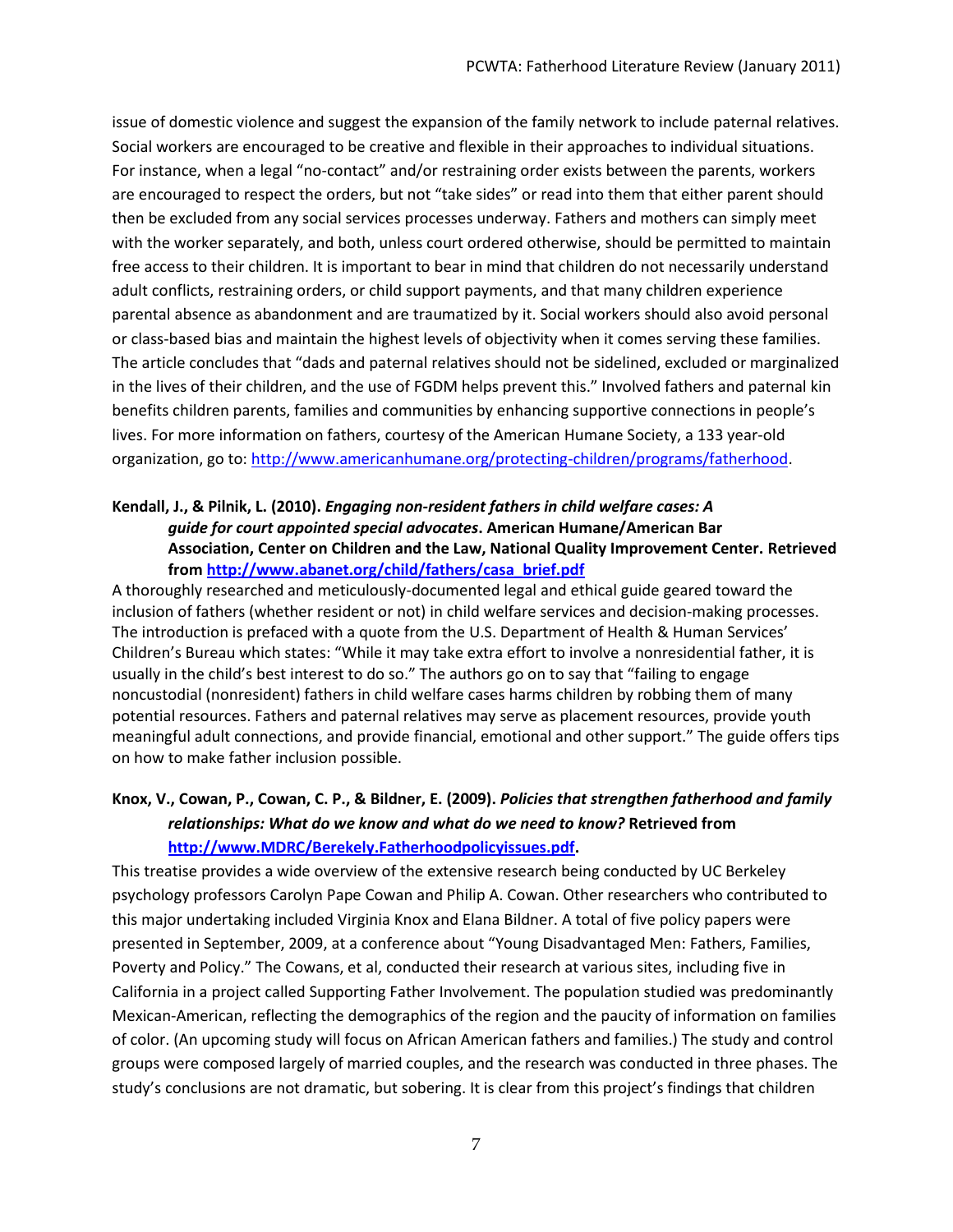who grow up in poverty are also more likely to grow up fatherless, and vice versa. Widening gaps in father involvement in many children's lives appears to beget an intergenerational cycle of experiential fatherlessness for the children and childlessness for the men. The paper reviews evidence on two different strategies for addressing this major social and human problem: relationship skills-building programs for intact couples and programs that strengthen father involvement whether or not he lives with the children's mother. The Cowan's conclude the research suggests strongly that relationshipbuilding and fatherhood programs can have a beneficial effect on both co-parenting and fathers' engagement, resulting in improved overall well-being for the children.

# **Kohl, P. (2007).** *Unsuccessful in-home child welfare service plans following a maltreatment investigation: Racial & ethnic differences.* **Casey-CSSP Alliance for Racial Equity in Child Welfare. Retrieved from [http://www.cssp.org/major\\_initiatives/racialEquity.html.](http://www.cssp.org/major_initiatives/racialEquity.html)**

Based on a longitudinal national probability study, this research project by the Casey-CSSP Alliance for Racial Equality in Child Welfare underscores some of the heartbreaking outcomes of our national failure to adequately deal with the glaring disproportion in our child welfare and social services. Focused on unsuccessful in-home child welfare plans following maltreatment reports, the report notes that, nationally, over one-third of all such cases involved African American families, triple the ethnic group's proportion of the population. Statistics show that, across the board, African American children face more negative outcomes than European American or Hispanic children. It states "the joint influences of race and poverty are more likely to contribute to overrepresentation of African Americans in maltreatment reports than (race) alone." Although not specifically focused on father engagement, the report strongly suggests that unequal treatment of African American adults, especially men, results in devastating consequences to the African American children who grow up fatherless as a result.

# **Levingston, K.D. & V. Turetsky (2007).** *Debtors' prison—Prisoners' accumulation of debt as a barrier to reentry***, Washington, D.C.: Center for Law and Social Policy.**

The Brennan Center for Justice and the Center for Law and Social Policy in Washington, D.C. worked together to publish this report on the poverty and disproportionality of imprisoned Americans. The 10 page article makes a strong case for the need to reevaluate the fairness of our criminal justice system. In 2006, the New York Bar Association found that 86% of all defendants charged with a felony in the United States were indigent and 60% were either Hispanic or African American (the percentages are significantly higher in California). The article focuses on the amount of debt accumulated by prisoners, most of who are already impoverished before they are sent to prison. Most inmates are parents, including 55% of the men in state prisons, and about half of these incarcerated parents have open child support cases. Prisoners with child support orders are usually held responsible for the payments, even when it is impossible to pay them. Some states refer to jail or prison time as "voluntary unemployment." Since typical child support payments average \$250 per month, and interest accrues during imprisonment, parents owing child support often reenter free society owing \$20,000 or more. Research by the USDHHS Office of Inspector General found that compliance with child support orders was significantly higher when the orders were 15% or less of the parent's income than when they were 20% or more. A study by the Urban Institute in California found that 80% of unpaid child support debt was owed by parents with less than \$15,000 of net annual income, while only 1% of the debt was owed by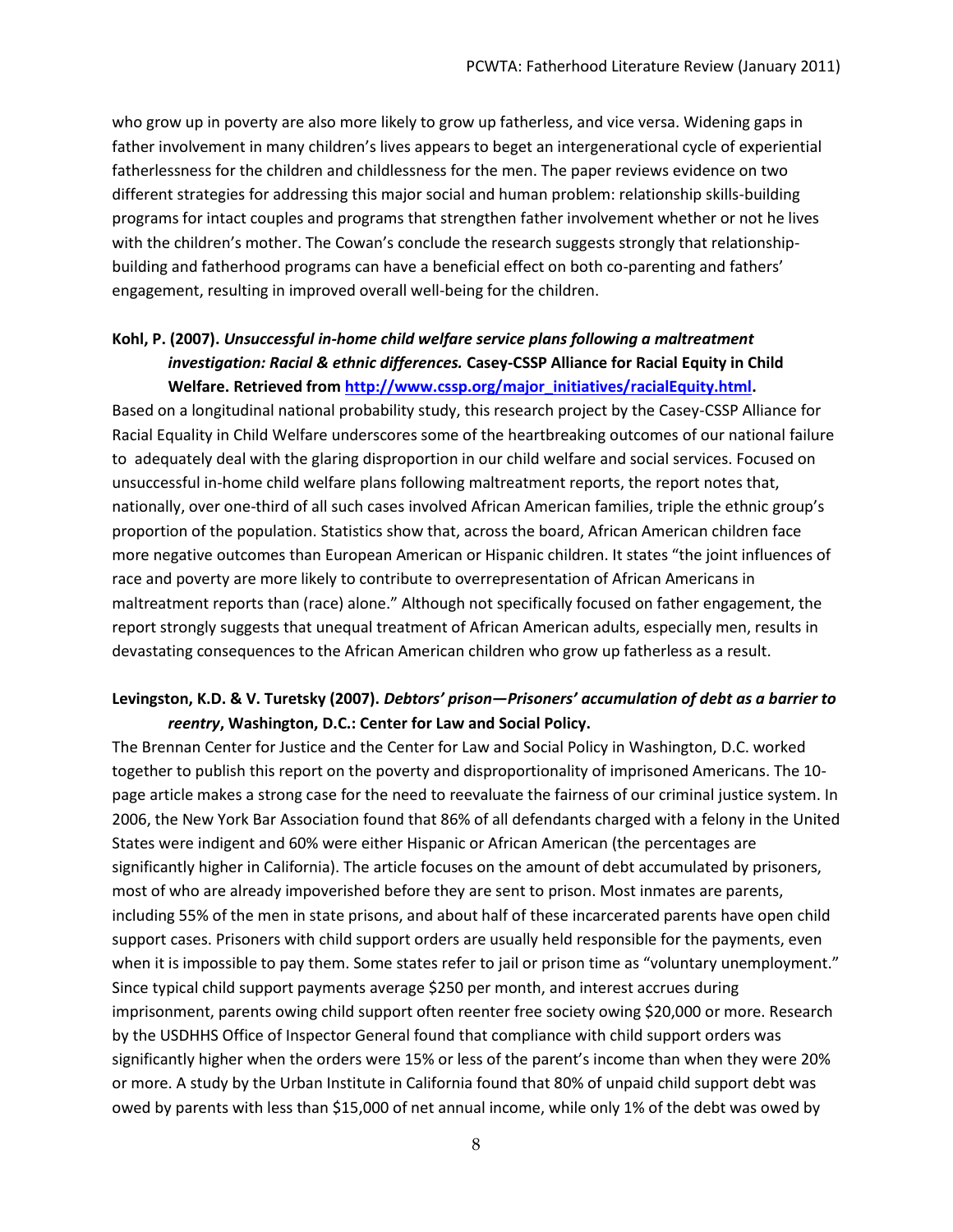those with incomes of \$50,000 or more. This strongly suggests that, public perceptions notwithstanding, non-custodial parents (usually fathers) with the wherewithal to pay child support do so. The authors suggest that states set realistic child support orders based on actual income and realistic assessment of ability to pay; reduce or suspend support obligations during imprisonment, let families participate in the child support process (even on video) and forgive state-owed debt, including repayment of welfare benefits. Child–support arrearages are among the most difficult obstacles for fathers to face. They often prevent them from seeing their children, and frequently result in loss of driver's licenses, preventing them from working.

# **Malm K., Murray J. and Geen R. (2006).** *What about the dads? Child welfare agencies' efforts to identify, locate and involve nonresident fathers.* **Washington, D.C.: The U.S. Department of Health and Human Services, Office of the Assistant Secretary for Planning and Evaluation. Retrieved fro[m http://aspe.hhs.gov/hsp/06/cw-involve-dads/](http://aspe.hhs.gov/hsp/06/cw-involve-dads/) .**

The Urban Institute undertook this research project, called the "Study of Fathers' Involvement in Permanency Planning and Child Welfare Casework," to provide the federal government's Administration for Children and Families with a description of how well social service agencies could identify, locate and involve non-resident fathers in case decision-making and planning. The study sought to establish how well the agencies, through existing policies and practices, involved non-resident fathers of foster children in the cases, to describe the various methods used by the agencies and identify challenges to involvement, including workers' negative opinions of non-resident fathers. It also sought to identify practices and initiatives that could increase father involvement and explore how child support agencies' information resources might help child welfare agencies locate and contact nonresident fathers. The study was conducted in four states Tennessee, Arizona, Massachusetts and Minnesota using three levels of data collection. Caseworkers were interviewed about 1,958 eligible cases and revealed that 88% of them knew who the non-resident fathers were, 68% at case opening. While some caseworkers did ask the child's mother and other relatives for information on locating nonresident fathers, few caseworkers sought the assistance of the state child support agency. Over half (56%) of the contacted fathers visited their child while he or she was in foster care and 50% of the men contacted by social workers about their child being in foster care expressed an interest in having their children come and live with them. While 45% of the contacted fathers were considered a placement resource, this represented only one-fourth of the total sample. A number of barriers, including substance abuse and incarceration were also identified. As expected, child welfare caseworkers who had received father engagement training were much more likely to locate non-resident fathers, since they used more resources than others, including the fathers' relatives, other workers, public aid records and phone books. The study also reports significant differences in the trained caseworkers with respect to sharing the case plan with the father and engaging him in personal and financial support. These workers were more likely to report that the father was interested in assuming custody and that the agency was considering placement with him.

# **Martens, P. (2009).** *IFPS toolKit: A comprehensive guide for establishing & strengthening Intensive Family Preservation Services***. Buhl, ID: National Family Preservation Network. Retrieved from [http://nfpn.org/images/stories/files/ifps\\_toolkit.pdf](http://nfpn.org/images/stories/files/ifps_toolkit.pdf)**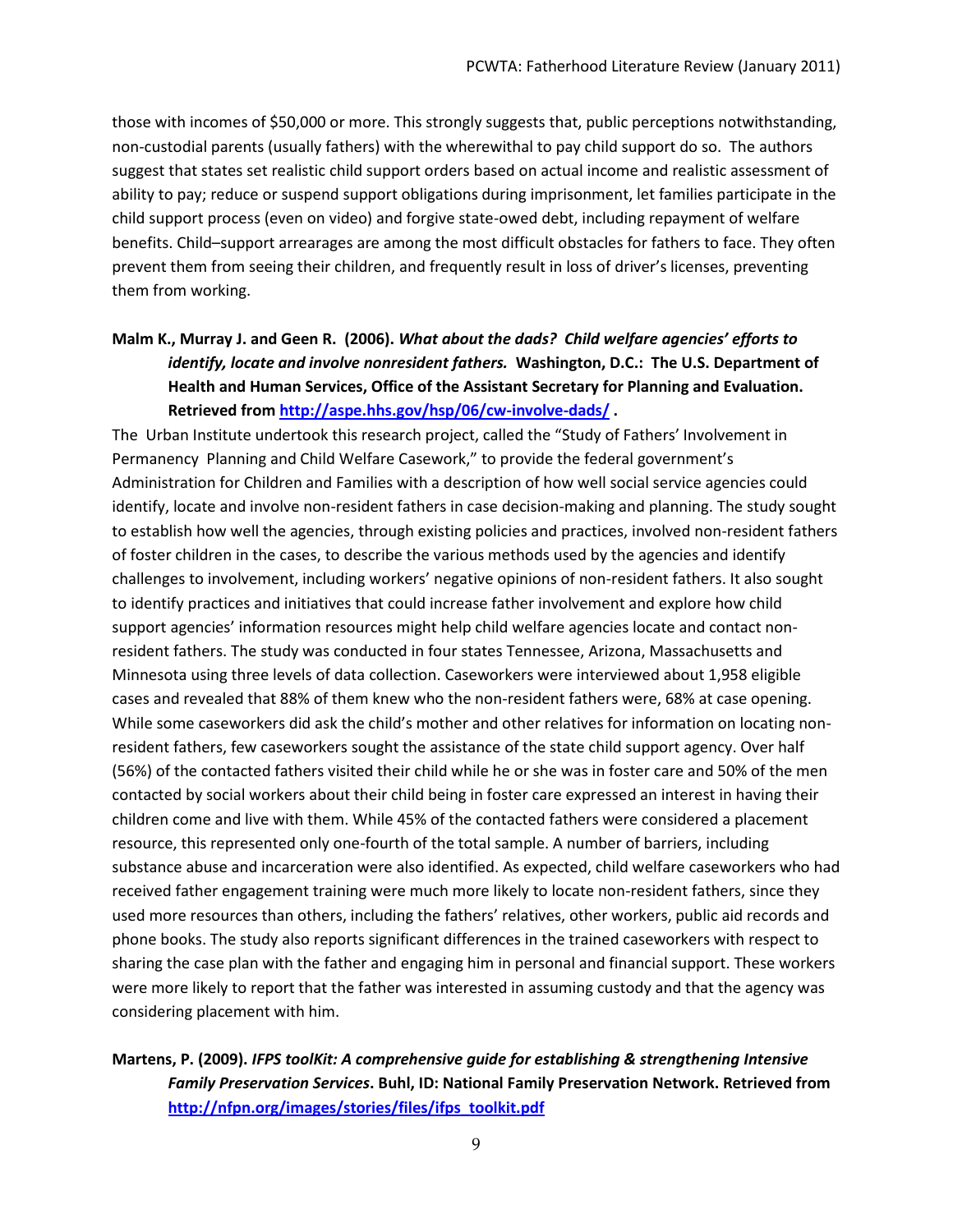The Intensive Family Preservation Toolkit is a straightforward guide to the process of providing concentrated, in-home services to prevent, whenever possible, the out-of-home placement of American children. The comprehensive 47-page workbook includes a brief history that traces children's social work back to its roots in the New York Children's Aid society of the mid-1800s, on through the White House Conference on Dependent Children in 1909. In 1923, the Children's Aid Society stated that every social agency should be a "homebuilder' not a "homebreaker." The article points out that it was not until over a half-century later, in 1974, that the first model of Intensive Family preservation Services was established through a patented program called "Homebuilders." This was followed by the federal government's Adoption Assistance and Child Welfare Act in 1980, which requires states to provide *reasonable efforts* to prevent children being removed or make it possible for them to return when removal was necessary. As the article elaborates, IFPS has wide-ranging benefits to children, parents, families, communities and our society as a whole. Better outcomes for children are based on the fact that removed children spend an average of two years away from home, that children are twice as likely to die of abuse in foster care than with their own families, that maltreated children removed from their homes have higher delinquency, arrest, conviction and teen pregnancy rates than maltreated children who remain in their homes, and that children removed from their homes are subject to Post-Traumatic Stress, major depression, substance abuse and suicidality. With appropriate targeting, IFPS diverts over 80% of children from out-of-home placement, but estimates that states provide IFPS to only one child in ten. The article states that IFPS is extremely cost-effective, saving \$2.54 of benefits for every dollar of cost due to reduced out-of-home placement and lowered incidences of neglect and abuse. Citing *Child Trends,* the authors also claim that the states spent at least \$4 billion in Federal Title IV-E funds on foster care in FY2006, but only \$363 million of Title IV-B funds on family preservation and support, reunification and adoption promotion. The overall ratio, then, is approximately \$10 for out-of-home care funding to \$1 of in-home funding. IFPS is considered by experts in the field to be among the most successful family crisis intervention models.

# **Mincy, R. & Sylvester, K. (2005).** *Promoting responsible fatherhood.* **Baltimore, MD: The Annie Casey Foundation. Retrieved from**

#### **[http://www.aecf.org/upload/publicationfiles/fatherhood\\_pages.pdf](http://www.aecf.org/upload/publicationfiles/fatherhood_pages.pdf)**

Part of a series from the Technical Assistance Resource Center of the Casey Foundation, "Promoting Responsible Fatherhood" is an excellent resource on the Making Connections program. It documents the growth of strong, credible fathers' advocacy organizations including the National Center for Fathering, the National Fatherhood Initiative and the National Practitioners Network for Fathers and Families. A groundbreaking piece of literature as recently as 2005, the 38-page publication includes the elements of effective fatherhood programs, listing them as community-based outreach, life-skills training, links to physical and mental health care, education and job training, helping fathers get access to their children, legal services, peer support, parenting and relationship skills training, housing assistance, transportation, and services for formerly incarcerated fathers and their families. The Casey report directly challenges the formerly widely-held stereotype of "deadbeat Dads," which depicted fathers, especially ethnic minority fathers with less money, as unconcerned about their children's welfare. As the report points out, these men are not so much "dead-beat" but "dead-broke."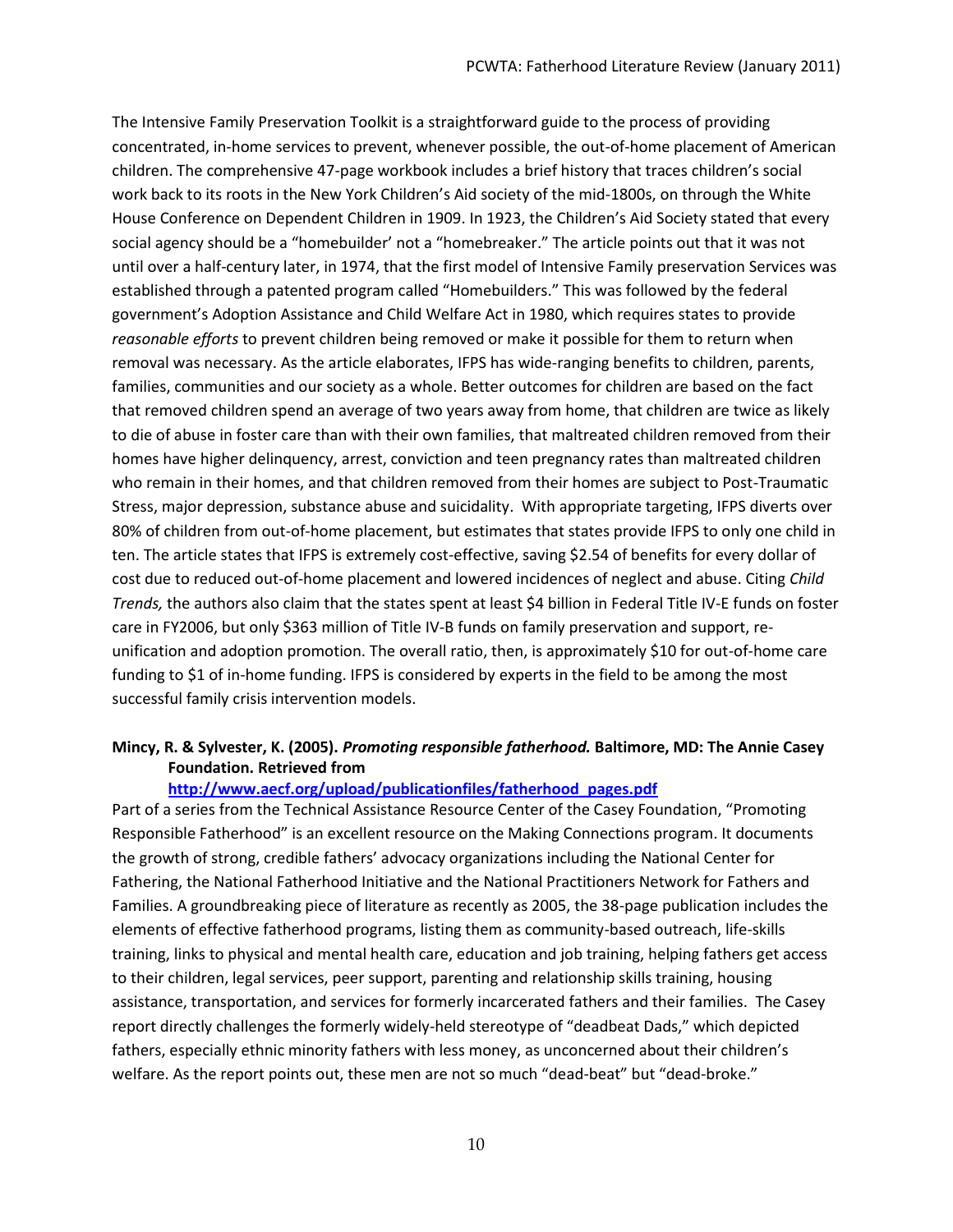### **Minnesota Fathers & Families Network. (2010).** *Making connections: Evaluation use by father-serving programs.* **University of Minnesota Center for Urban and Regional Affairs.**

An excellent example of father inclusion and fatherhood services evaluation, this 13-page report was researched and compiled on behalf of the Minnesota Fathers & Families Network by the University of Minnesota. The key objective was determining how Minnesota's fatherhood-service programs were using program assessments, evaluations, outcome data and evidence-based practices to support their work. The researchers sent out surveys early in 2010 to 72 social service and educational organizations that serve fathers in Minnesota. They received a good response rate of 44%, but comparisons with a 2006 study indicated that although there was an increase in father-serving programs throughout the state, the need for such programs had grown even more. Another major change was the large increase in respondents that provide parent education (64% in 2006 to 80% in 2010). Changes included a significant decrease in the agencies and organizations providing activities (from 59% to 44%), and steep declines in those providing supervised visits (from 28% to 8%) and health education and health care services (down from 36% in 2008 to 4% in 2010). Another striking finding was that many father-service organizations (40%) indicated that they were "unsure what a logic model is." Since a logic model typically includes the resources, activities, outputs, outcomes and goals of a program, it presents what the program intends to do and what impacts it hopes or expects to have. One-quarter of the respondents did not have written goals or objectives for their father-serving program, 40% had no operating evaluation process, and many did not seem to understand the difference between outputs and outcomes. The survey results reveal an interesting mixture of fathers' services in Minnesota. Parent education was widely offered and is viewed as a vital tool for educating fathers on positive male socialization and provides role models for father engagement with children. The survey also "revealed a paucity of services that address many of the most significant barriers to healthy father-child relationships." Mediation and co-parenting skills were only provided by 20% of the respondents, while supervised visitation, chemical-dependency/drug abuse prevention and housing were provided by only 8% to 12% of the respondents. The survey revealed a serious knowledge gap with respect to the logic model and program evaluation. The Minnesota Fathers & Families Network concluded that it can help fill the education gap by providing evaluation training and assistance.

# **National Center for Fathering. (2009).** *Fathering court: Getting to the heart of child support.* **Kansas City, MO: National Parent Teacher Association.**

A 14-page document prepared by Fathers.com, the National Center for Fathering, "Fathering Court" presents an exciting new alternative to both the exclusion and the hunting down and prosecution of fathers whose child support is in arrearage. As the article points out, 25 million American children live apart from their fathers, and nearly 10 million of those fathers struggle to meet their financial obligations. Since child support payments are cumulative, and accrue interest, many men have become inundated by the sheer magnitude of the arrearages. Child support arrearages tend to create tension and conflict between fathers and mothers, often resulting in alienation rather than co-parenting. Sometimes the conflicts precipitate total estrangement and father absence, which children experience as abandonment. The criminalization of poverty, in the case of non-custodial parents, usually fathers, actually makes it more difficult for them to secure employment and advance in their lives. Many have been jailed for non-payment, further setting them back, and helping no one. Fathering Courts seek to provide pathways to responsible fatherhood by suspending prosecution and incarceration of persons with significant arrearages, while at the same time providing job development services. As the article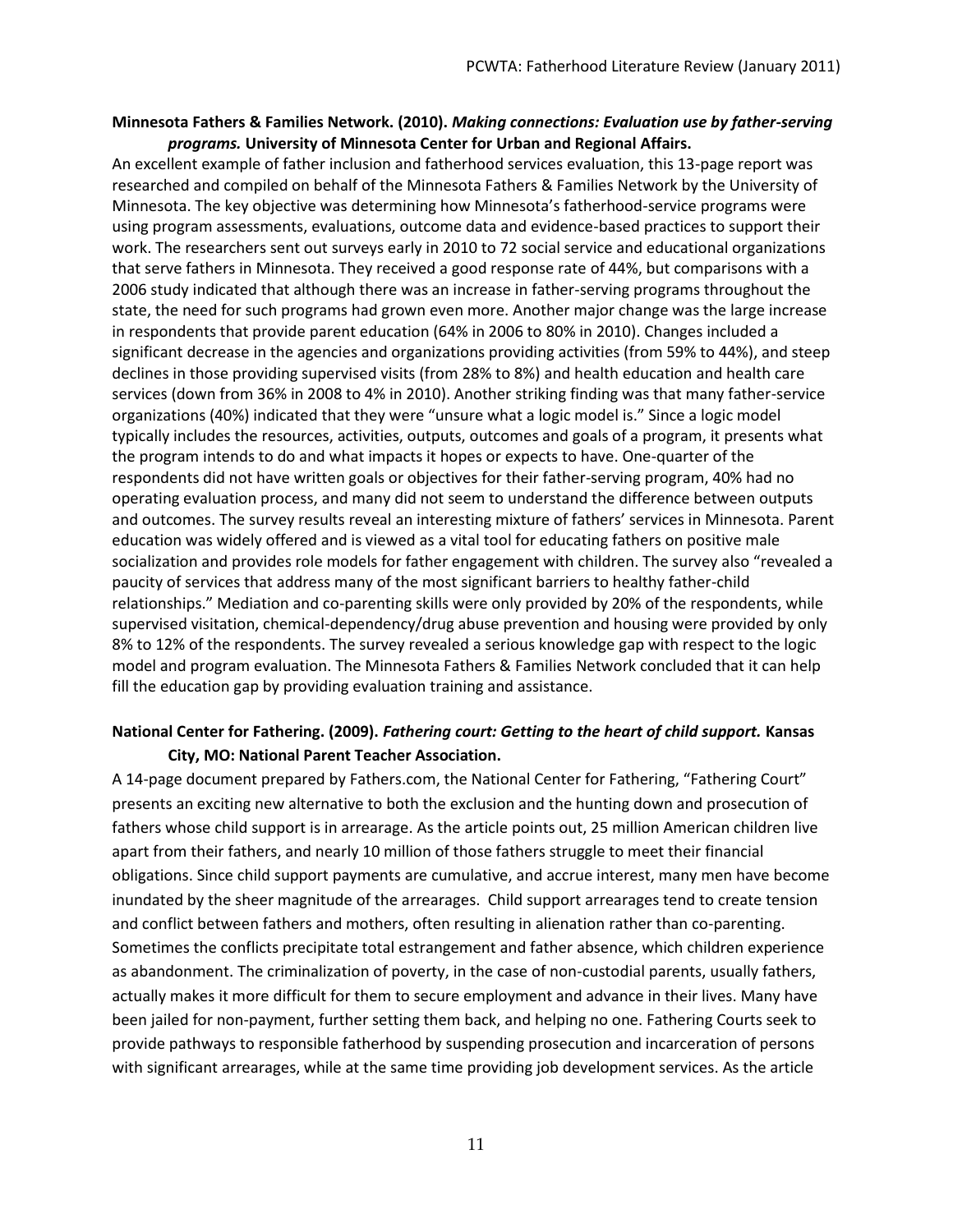states, this can save communities millions of dollars in the provision of direct services, and no one can measure the true value of what is saved when a man is helped to become a tax-paying provider.

# **National Center for Fathering. (2009).** *Survey of fathers' involvement in children's learning: Summary of study findings.* **Kansas City, MO: National Parent Teacher Association.**

A short summary of longitudinal study findings, the 4-page "Survey of Fathers' Involvement" has a wealth of information. A collaboration by the National Center for Fathering (NCF) and the National PTA, the report is based on data collected through a single-stage, random-dial, national phone survey of 1,000 adults. The study found that in the last 10 years, fathers have significantly increased their involvement with school-aged children, including walking or taking them to school (54%, up 16 points), visiting the classroom (41%, up 11 points), attending class events (35%, up 11 points) and volunteering at their child's school (28%, up 8 points.) Fathers also significantly increased their interaction with school personnel, attending parent-teacher conferences (77%, up from 69%) and school-based parents' meetings (59%, up 12 points). When respondents were asked how often they (as fathers), or the child's father, praised their child for good schoolwork, 86% said at least once or twice per month, 86% discussed the child's school progress with the child's mother, 78% helped their child with their homework and 75% participated in an extracurricular activity with the child. All of these percentages increased between 1999 and 2009. With respect to father awareness, 87% of the fathers polled stated that they were confident that their child was safe in school, and 75% reported having discussed school safety issues with their child. Over 78% knew the name of their child's teacher and 79% knew the name of the child's doctor.

# **National Fatherhood Initiative. (2006).** *Pop's Culture: A national survey of dads' attitudes on fathering.* **Retrieved fro[m http://www.fatherhood.org/Document.Doc?id=139](http://www.fatherhood.org/Document.Doc?id=139)**

Based on a telephone survey of 701 American fathers, aged 18 to 68, with at least one natural or adopted child the 29-page survey yields some interesting findings. Demographically, well over 80% of the respondents were married, and 90% lived with their child. Fully 99% of the men agreed that being a father was an important part of being the man that they are and 94% "strongly agreed." Still, 91% of the respondents agreed that there is a father-absence crisis in this country. The answer to this question varied considerably, with the very young, affluent and less religious fathers being less likely to see a father-absence crisis than older or religious fathers, and, especially, the poor. A little over half of the respondents stated that they were adequately prepared to become fathers when their first child was born, but 78% felt that they now have the necessary skills and knowledge to be good fathers. One somewhat surprising statistic was the response to questions about whether fathers had sought advice on fathering from other men. While over 68% of the unmarried fathers had sought advice on fathering from other men, almost 80% of the married fathers had also done so. The survey states that one of the most important recent developments in our society has been growth of the awareness that responsible fatherhood is critical to the well-being and happiness of children, men, families and society as a whole.

# **National Fatherhood Initiative. (2009).** *Mama says: A national survey of mothers' attitudes on fathering***. Retrieved fro[m http://www.fatherhood.org/Document.Doc?id=128.](http://www.fatherhood.org/Document.Doc?id=128)**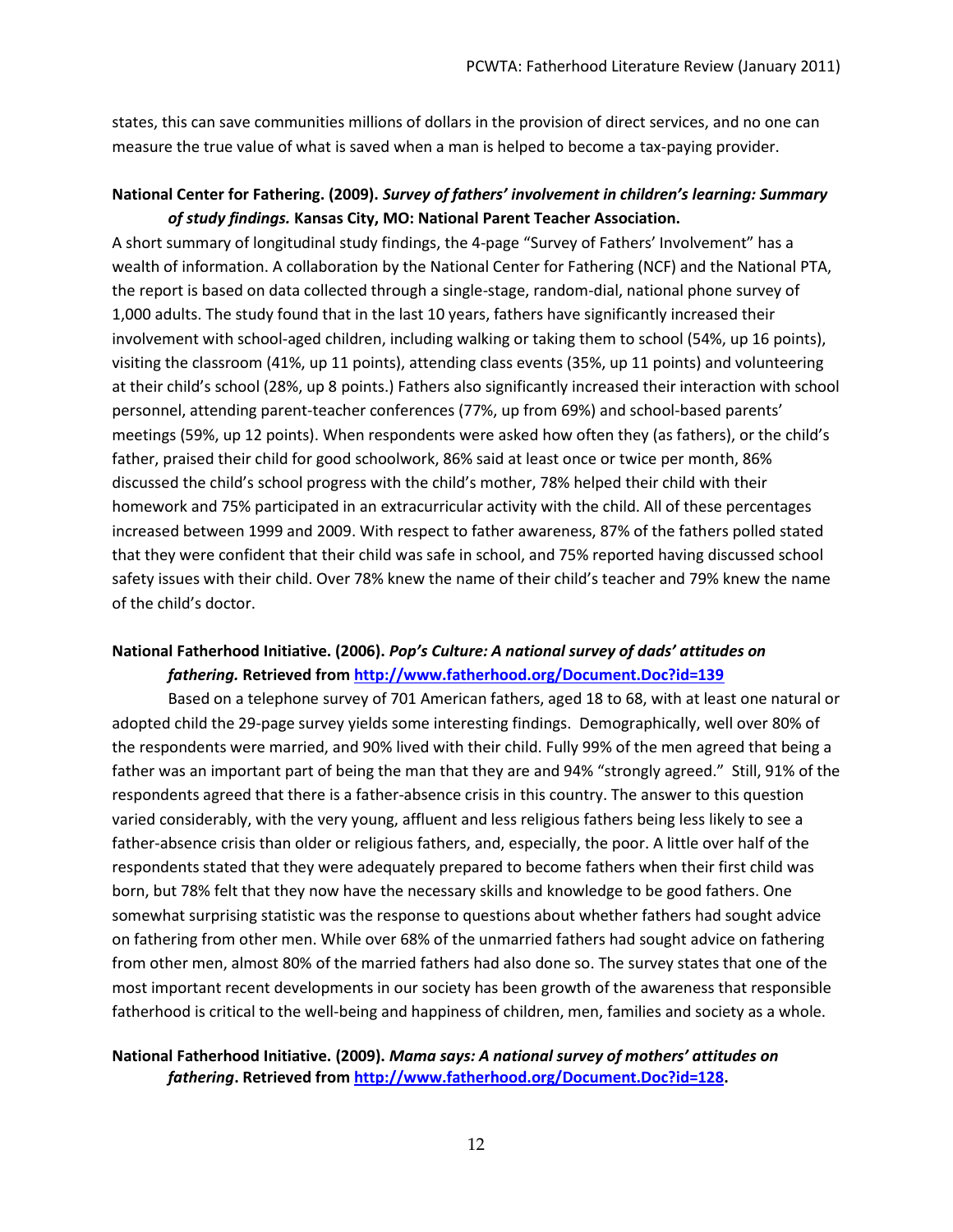A follow-up to "Pop's Culture: A National Survey of Dad's Attitudes on Fathering," "Mama Says" reports on data collected through a national survey of 1,533 American mothers over 18 years old. The women were asked a series of questions concerning their attitudes toward the fathers of their children as well as about fathering in general. Not surprisingly, the women who lived with the fathers of their children gave them overwhelmingly high marks, while those who did not cohabit with their children's fathers mostly had extremely negative opinions of them. An overwhelming majority of these mothers (93%) agreed that there is a father absence crisis in our country. A majority (65%) of all the women respondents, including those who were happily married or partnered, said that fathers were replaceable, and that a woman or another man could be an adequate substitute for an absent or uninvolved father. As the article's authors point out, such beliefs are likely to contribute to father absence and lack of father involvement. It is noted in a graph on page 18 that the percentage of mothers who agree that fathers are replaceable varies from a high of 27% for those with a high school education or less to 5% for those with advanced degrees.

# **Ooms, T., Boggess, J., Menard, A., Myrick, M., Roberts, P., Tweedie, J., & Wilson, P. (2006).** *Building bridges between healthy marriage, responsible fatherhood, and domestic violence programs.* **Center for Law and Social Policy. Retrieved from [http://www.clasp.org.](http://www.clasp.org/)**

A legal and policy-oriented publication geared to a national conference, "Building Bridges" promoted the concept of healthy families in part by seeking to open a dialogue among various human services providers. The publication challenges the status quo in which groups that serve healthy marriage may seem to find themselves in conflict or competition with those promoting responsible fatherhood or an end to domestic and interpersonal violence. Although now four years old, the 19-page guide provides an excellent perspective on this serious, and still troublesome, issue.

# **Rector, R. (2010).** *Married fathers: America's greatest weapon against child poverty***. Retrieved from [http://report.heritage.org/wm2934.](http://report.heritage.org/wm2934)**

A conservative writer makes a strong case that marriage is a critical factor in the incidence of child poverty in the United States. Citing U.S. Census statistics, he states that the poverty rate for married couples with children was 6.4%, versus 35.6% for families headed by single parents. Being reared in an intact family by married parents "reduces a child's probability of living in poverty by 80%." When married couples are compared to single parents with the same educational level, the married couples have a poverty rate that is 70% lower. Stating that marriage is rapidly declining in America, he points out that in 1963, 93% of American children were born to married parents and claims that percentage has been reduced to 59%. Openly anti-liberal, the author makes thought-provoking observations for social workers. He notes that most of the 1.7 million U.S. children born out of wedlock in 2008 were born to young women (not teen-agers) with high school degrees or less. Rector strongly refutes the idea that the millions of single mothers in America are ignorant about or have no access to birth control, claiming to have data that demonstrates that the majority of the children born to these women are wanted. He states that most unmarried fathers are employed at the time their children are born and that "… if poor single mothers were married to the actual fathers of their children, two-thirds of them would be immediately lifted out of poverty." He notes that college-educated women seldom bear children out of wedlock and that America is becoming a two-caste society, with single parents heading 70% of all poor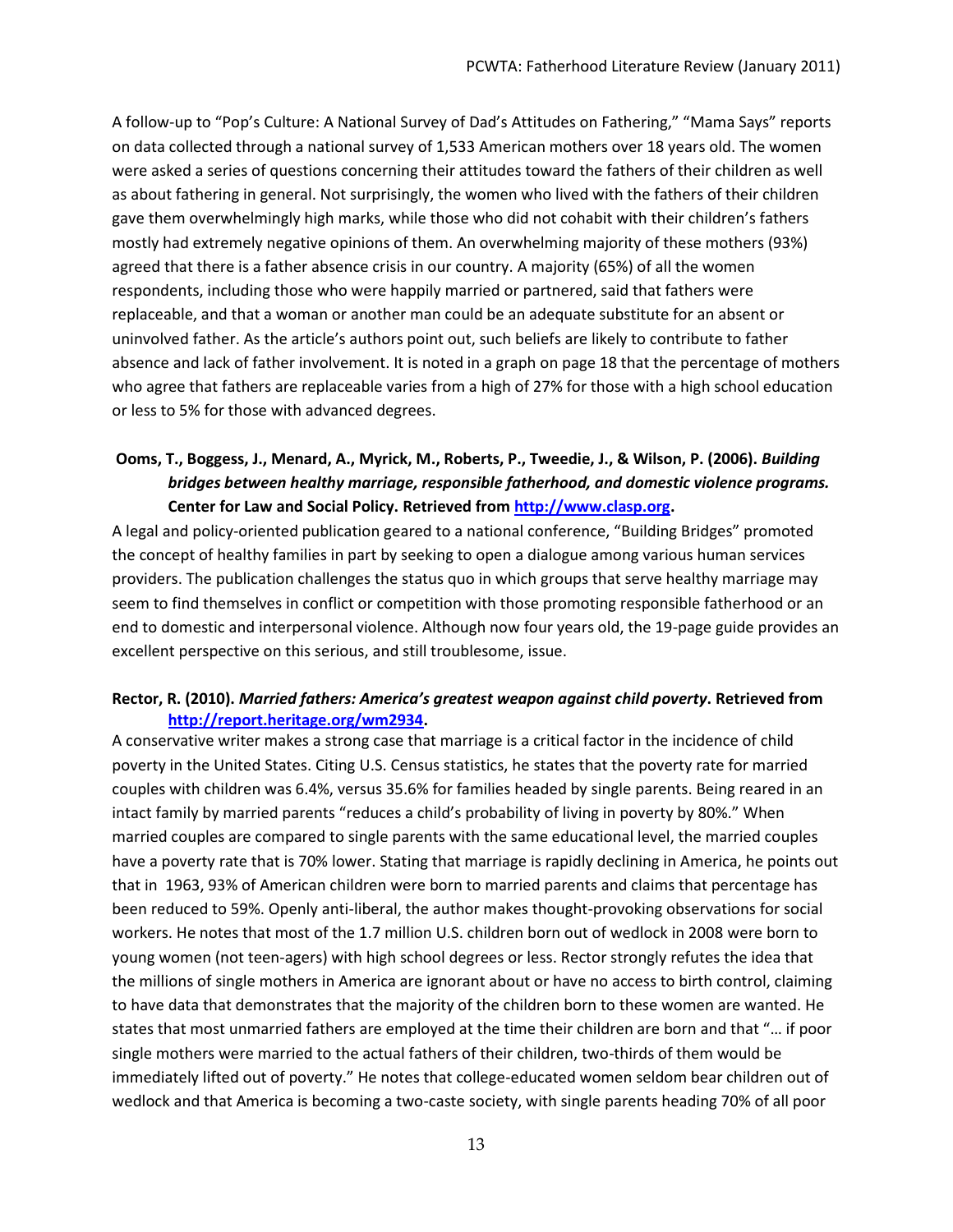families. In 2009, the government provided "\$300 billion in means-tested welfare aid to single parents." Finally, this author drives home the point that poor people in America want the same things as everyone else; marriage, stability and permanency. He urges the reconsideration of the idea that marriage is somehow irrelevant, insisting that is the time-tested antidote to poverty.

# **Rhode Island Child Welfare Institute. (2009).** *Rhode Island resource manual for dads.* **Retrieved from [http://www.ric.edu/cwi/pdf/RIResourceManualforDads.pdf.](http://www.ric.edu/cwi/pdf/RIResourceManualforDads.pdf)**

An excellent model of a comprehensive resource manual for fathers and practitioners. The authors say naming it "for Dads" was an organic idea from one of the client fathers. The 36-page manual was cosponsored by the Child Welfare Fatherhood Project at the Rhode Island Child Welfare Institute with help of the Rhode Island College School of Social Work and printed by a local copy center. The resource manual includes sections on services, agencies, legal representation, transportation information and free activities for fathers and children.

# **Rodriguez, J. (2009).** *Practitioners effective fatherhood services scale***. Arizona Fathers & Families Coalition of America. Retrieved from [http://www.azffc.org.](http://www.azffc.org/)**

A Power Point presentation which illustrates self-assessment and progress in the field.

# **Rosin***,* **H***.* **(July/August 2010).** *The end of men***. Atlantic Monthly. [Online]. Retrieved from [http://www.theatlantic.com/magazine/archive/2010/07/the-end-of-men/8135.](http://www.theatlantic.com/magazine/archive/2010/07/the-end-of-men/8135)**

Although sensationally-titled, this 19-page article was written by a prominent woman journalist and is neither tongue-in-cheek nor silly nor anti-male. In fact, it seems to be oddly sympathetic to men, and backs up its premise with serious documentation. The author chronicles how women have, in fact, outpaced men all over the world and particularly in American society. She states that in 2010, for the first time American history, women now hold most of the nation's jobs. Women now dominate colleges and professional schools, earning three out of five of the bachelor's degrees awarded this past spring, and 60% of all Master's degrees. The author claims that the American working class is also becoming a "matriarchy, with men increasingly absent from the home and women making all the decisions."

# **San Diego County Board of Supervisors. (2009).** *San Diego County report on children & families.* **Retrieved fro[m www.sdcountyreportcard.org.](http://www.sdcountyreportcard.org/)**

An excellent resource on San Diego County's children and families, replete with current statistics and narrative summaries on prenatal care, low birth weight, breastfeeding, births to teens, immunization, school attendance and achievement, obesity, substance abuse, juvenile crime and probation, youth DUI, poverty, food stamps, domestic violence, child abuse and neglect, child victims of violent crimes, and childhood mortality. Expert demographers at the Children's Institute in Pacific Beach have compiled a panoramic "snapshot" of San Diego County's children and families in 2008. The report indicates progress in some areas, but also tells the truth about worsening trends such as youth suicide attempts. The 94 page document includes full-color charts and graphs that clarify the copious information. Hard copies are available from the Children's Initiative, (858) 581-5880, or electronically from the website listed above.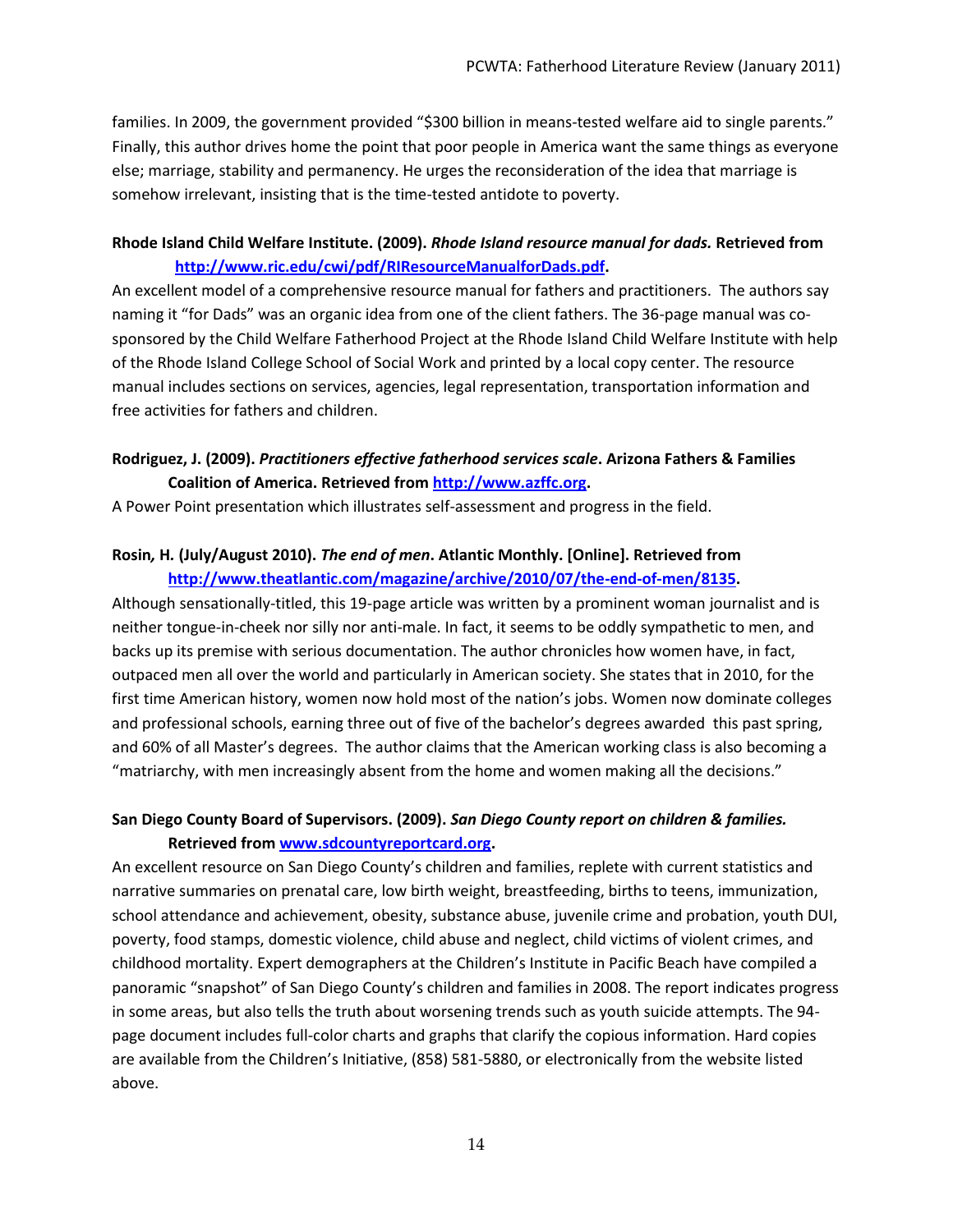# **Shapiro, A., & Krysik, J. (2010). Finding fathers in social work research and practice. J***ournal of Social Work Values and Ethics, 7(1).* **Retrieved from**

### **[http://www.socialworker.com/jswve/spring2010/4findingfathers.pdf.](http://www.socialworker.com/jswve/spring2010/4findingfathers.pdf)**

A scholarly article which appeared in a professional journal for social workers, "Finding Fathers in Social Work" acknowledges that the inclusion of fathers is consistent with social work ethics. Citing the preamble of the National Association of Social Workers' Code of ethics, the authors quote "the primary mission of the social work profession is to enhance human well-being and help meet the basic human needs of all people." They also note that the NASW Code was revised in 2008 to specifically prohibit discrimination by social workers based on gender, among other criteria, and thus guaranteeing equal treatment of fathers as parents. The 8-page article is itself a five-year review of five social work journals and one family-focused interdisciplinary journal in order to document inclusion of fathers in social work research and practice. The authors conclude that there exists a "relative deficiency of father inclusion in both social work practice and family focused research." This implies that more education in this area is needed in order for social workers to be able to better do their jobs and conform to their own ethics.

# **Turetsky, V. (2009).** *The Responsible Fatherhood and Healthy Families Act of 2007: Can we put poor men to work?* **Washington, D. C.: American Enterprise Institute.**

The Responsible Fatherhood and Healthy Families Act of 2009 was the reintroduction to the U.S. Senate of a bill (S. 3607) originally introduced in 2006 by Senator Birch Bayh and then-Senator Barak Obama. The Bayh-Obama-Davis bill contains provisions for healthy marriage and responsible fatherhood grants, child support (funding, distribution and debt), employment programs, non-custodial parent earned income tax credit and state policy review commissions. It also increases TANF funding to \$200, with a responsible fatherhood set-aside of \$100 million. It expands allowable fatherhood activities to promote healthy relationships and break the cycle of early parenting. New healthy partnership grants (\$75 million over 3 years) to prevent domestic violence are also part of the bill. The bill eliminates the \$25 annual parental service fee and allows 100% family distribution of child support collected. Significantly, states may no longer consider incarceration as "voluntary unemployment" which often leads to huge arrearages. Economic opportunity grants include court/child support supervised employment programs for non-custodial parents (\$45 million over 3 years), transitional jobs (Dept. of Labor \$105 million/3 years) plus public/private career pathways partnerships (\$105 million over 3 years). Eligibility: Noncustodial parents, including ex-offenders, with 1) barriers to employment, 2) history of child support non-payment, and 3) in need of employment to pay child support. Non-custodial parent households will be able to claim a food stamp deduction or exclusion for child support paid. Nationwide implementation of programs based on this new legislation could result in the creation of not just jobs, but thousands of new taxpayers, and a significant reduction in public funds expended to feed and clothe children who have parents. Research has shown what human societies have instinctively known for centuries: People love their kids and want to care for them.

# **United States Department of Health and Human Services, Administration for Children and Families, Children's Bureau. (2010).** *Father engagement: 2005 – present.* **Retrieved from [http://www.hunter.cuny.edu/socwork/nrcfcpp/teleconferences/3-10-](http://www.hunter.cuny.edu/socwork/nrcfcpp/teleconferences/3-10-10/Father%20Engagement%20Bibliography.pdf) [10/Father%20Engagement%20Bibliography.pdf](http://www.hunter.cuny.edu/socwork/nrcfcpp/teleconferences/3-10-10/Father%20Engagement%20Bibliography.pdf)**